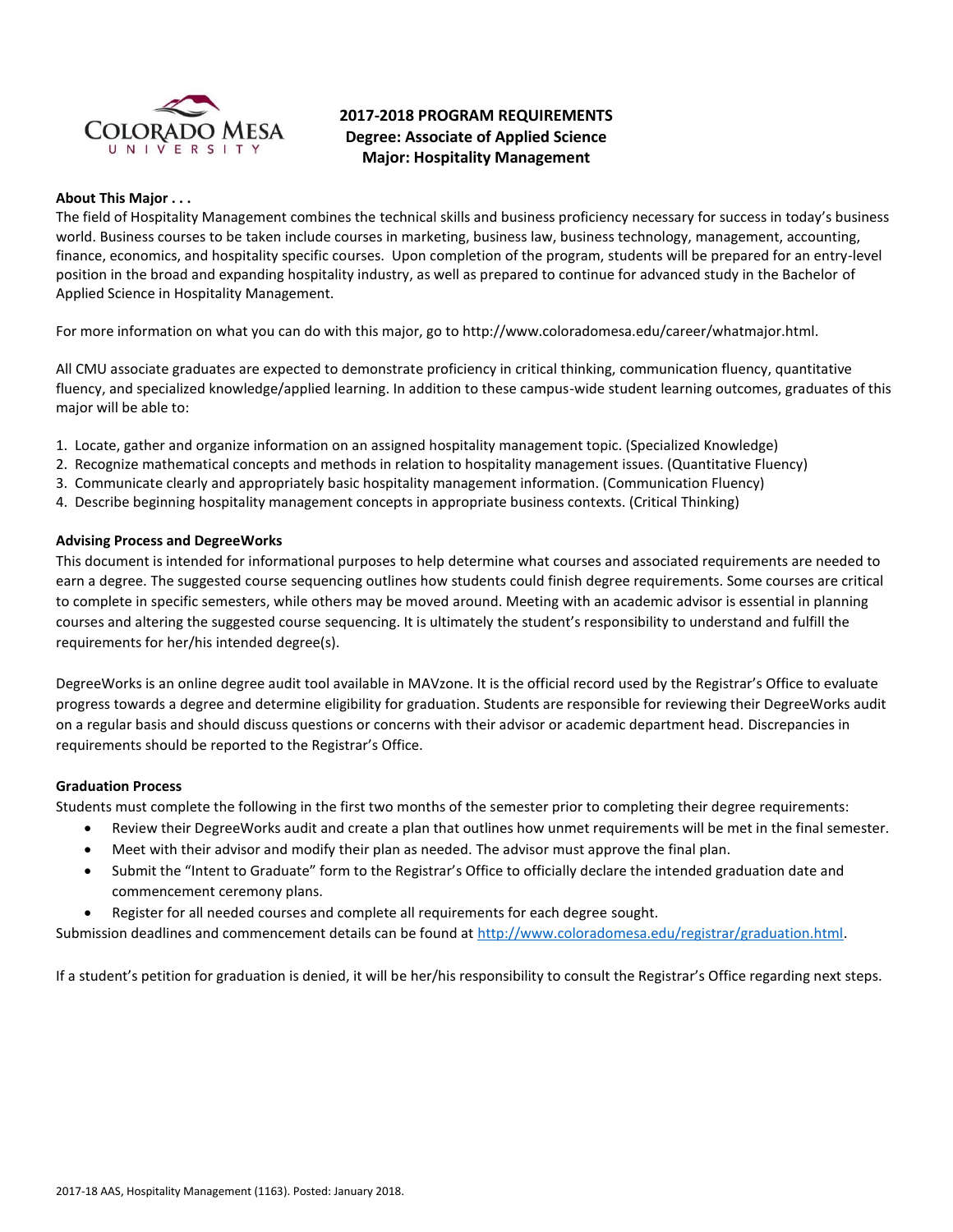# **INSTITUTIONAL DEGREE REQUIREMENTS**

The following institutional degree requirements apply to all CMU Associate of Applied Science (AAS) degrees. Specific programs may have different requirements that must be met in addition to institutional requirements.

- 60 semester hours minimum.
- Students must complete a minimum of 15 of the final 30 semester hours of credit at CMU.
- 2.00 cumulative GPA or higher in all CMU coursework.
- A course may only be used to fulfill one requirement for each degree/certificate.
- No more than six semester hours of independent study courses can be used toward the degree.
- Non-traditional credit, such as advanced placement, credit by examination, credit for prior learning, cooperative education and internships, cannot exceed 20 semester credit hours for an AAS degree.
- Pre-collegiate courses (usually numbered below 100) cannot be used for graduation.
- Capstone exit assessment/projects (e.g., Major Field Achievement Test) requirements are identified under Program-Specific Degree Requirements.
- The Catalog Year determines which program sheet and degree requirements a student must fulfill in order to graduate. Visit with your advisor or academic department to determine which catalog year and program requirements you should follow.
- See "Requirements for Undergraduate Degrees and Certificates" in the catalog for a complete list of graduation requirements.

## **PROGRAM-SPECIFIC DEGREE REQUIREMENTS**

- 66 semester hours total for the AAS, Hospitality Management.
- A grade of "C" or higher must be achieved in coursework toward major content area.

## **ESSENTIAL LEARNING REQUIREMENTS** (16 semester hours)

See the current catalog for a list of courses that fulfill the requirements below. If a course is an Essential Learning option and a requirement for your major, you must use it to fulfill the major requirement and make a different selection for the Essential Learning requirement.

## **Communication** (6 semester hours)

- $\Box$  ENGL 111 English Composition (3)
- $\square$  ENGL 112 English Composition (3)

#### **Mathematics** (4 semester hours)

 $\Box$  MATH 113 - College Algebra (4)

#### **Other Essential Learning Core Courses** (6 semester hours)

- $\square$  Select one Social and Behavioral Sciences, History, Natural Sciences, Fine Arts or Humanities course (3)
- Select one Social and Behavioral Sciences, History, Natural Sciences, Fine Arts or Humanities course (3)

#### **OTHER LOWER-DIVISION REQUIREMENTS**

**Wellness Requirement** (2 semester hours)

- $\Box$  KINE 100 Health and Wellness (1)
- $\square$  Select one KINA Activity course (1)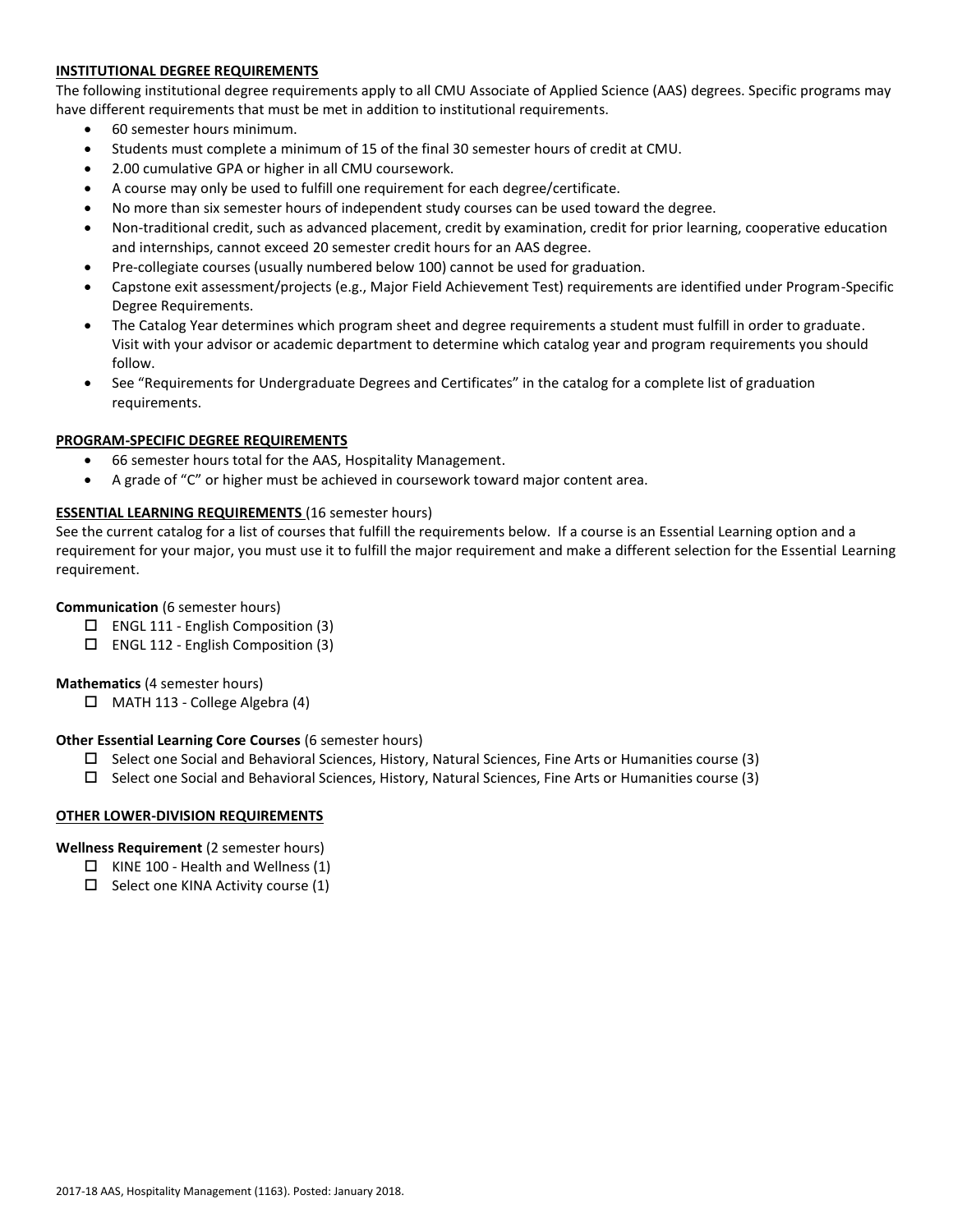## AAS: HOSPITALITY MANAGEMENT REQUIREMENTS (48 semester hours, must earn a grade of "C" or better in each course)

#### **Core Courses** (36 semester hours)

- $\Box$  ACCT 201 Principles of Financial Accounting (3)
- $\Box$  ACCT 202 Principles of Managerial Accounting (3)
- BUGB 211 Business Communications (3)
- $\Box$  BUGB 231 Survey of Business Law (3)
- $\Box$  One of the following courses: CISB 101 - Business Information Technology (3)
	- CISB 205 Advanced Business Software (3)
- $\Box$  One of the following courses: CISB 241 - Introduction to Business Analysis (3) STAT 241 - Introduction to Business Analysis (3)
- $\square$  ECON 201 Principles of Macroeconomics (3)
- ECON 202 Principles of Microeconomics (3)
- MANG 201 Principles of Management (3)
- $\Box$  MARK 231 Principles of Marketing (3)
- $\Box$  HMGT 101 Travel Industry I (3)
- $\Box$  One of the following courses: HMGT 200 - Management and Supervisory Skills for the Hospitality Industry (3) CUAR 255 - Supervision in the Hospitality Industry (3)

# **Restricted Electives** (12 semester hours)

Select 12 semester hours from the following courses:

- HMGT 201 Management in the Hospitality Industry (3)
	- HMGT 211 Travel Destinations (3)
	- HMGT 217 Hotel Operations (3)
	- HMGT 218 Housekeeping Operations (3)
	- HMGT 241 Food & Beverage Management (3)
	- HMGT 296 Topics (3)
	- CUAR 115 Intro to Sustainable Cuisine (3)
	- CUAR 179 Wines, Spirits, and Beers (3)
	- CUAR 190 Dining Room Management (3)
	- CUAR 261 Cost Controls (3)
	- CUAR 262 Purchasing for the Hospitality Industry (3)
	- HMGT 299 Internship (3-6)
- \_\_\_\_\_\_\_\_\_\_\_\_\_\_\_\_\_\_\_\_\_\_\_\_\_\_\_\_\_\_\_\_\_\_\_\_\_\_\_\_\_\_\_\_\_\_\_\_\_\_\_\_\_\_\_\_\_\_\_\_ \_\_\_\_\_\_\_\_\_\_\_\_\_\_\_\_\_\_\_\_\_\_\_\_\_\_\_\_\_\_\_\_\_\_\_\_\_\_\_\_\_\_\_\_\_\_\_\_\_\_\_\_\_\_\_\_\_\_\_\_ \_\_\_\_\_\_\_\_\_\_\_\_\_\_\_\_\_\_\_\_\_\_\_\_\_\_\_\_\_\_\_\_\_\_\_\_\_\_\_\_\_\_\_\_\_\_\_\_\_\_\_\_\_\_\_\_\_\_\_\_ \_\_\_\_\_\_\_\_\_\_\_\_\_\_\_\_\_\_\_\_\_\_\_\_\_\_\_\_\_\_\_\_\_\_\_\_\_\_\_\_\_\_\_\_\_\_\_\_\_\_\_\_\_\_\_\_\_\_\_\_